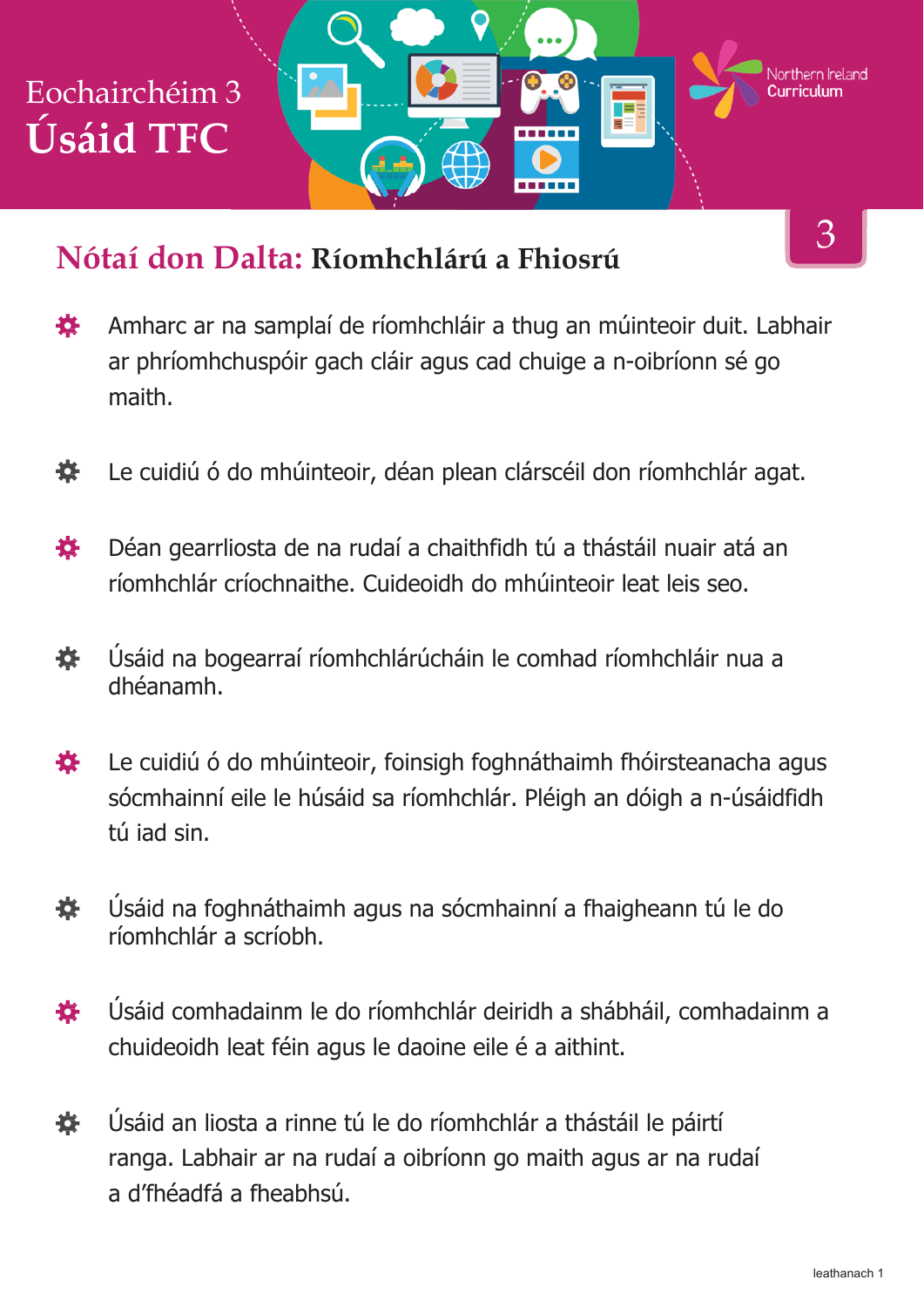# Eochairchéim 3 **Úsáid TFC**

養



- Amharc ar na samplaí de ríomhchláir a thug an múinteoir duit agus/nó 娄 mol samplaí de do chuid féin. Labhair ar an rud a bhfuil na ríomhchláir faoina gcoinne agus cad chuige a n-oibríonn siad go maith.
- Anois amharc ar an chás a thug do mhúinteoir duit agus sainaithin an fhadhb. 娄
- Déan plean clárscéil don ríomhchlár agat a chuireann an lucht éisteachta 娄 agus an cuspóir san áireamh.
- 養 Déan liosta de na rudaí a bheas ort a thástáil nuair a bheas an ríomhchlár curtha i gcrích.

Úsáid na bogearraí ríomhchlárúcháin le comhad ríomhchláir nua a dhéanamh.

- 養 Foinsigh foghnáthaimh nó míreanna cóid fóirsteanacha agus sócmhainní eile agus déan eagarthóireacht orthu lena n-úsáid sa ríomhchlár agus pléigh an dóigh a dtiocfadh leat iad sin a chomhcheangal agus a úsáid.
- 各 Cruthaigh do ríomhchlár leis an fhadhb a réiteach.
- Úsáid comhadainm le do ríomhchlár deiridh a shábháil, comhadainm a 娄 chuideoidh leat féin agus le daoine eile é a aithint.
- 娄 Úsáid an liosta a rinne tú le do ríomhchlár a thástáil le páirtí ranga. Labhair ar na rudaí a oibríonn go maith agus ar na rudaí a d'fhéadfá a fheabhsú.

4

Northern **Ir**eland

F

------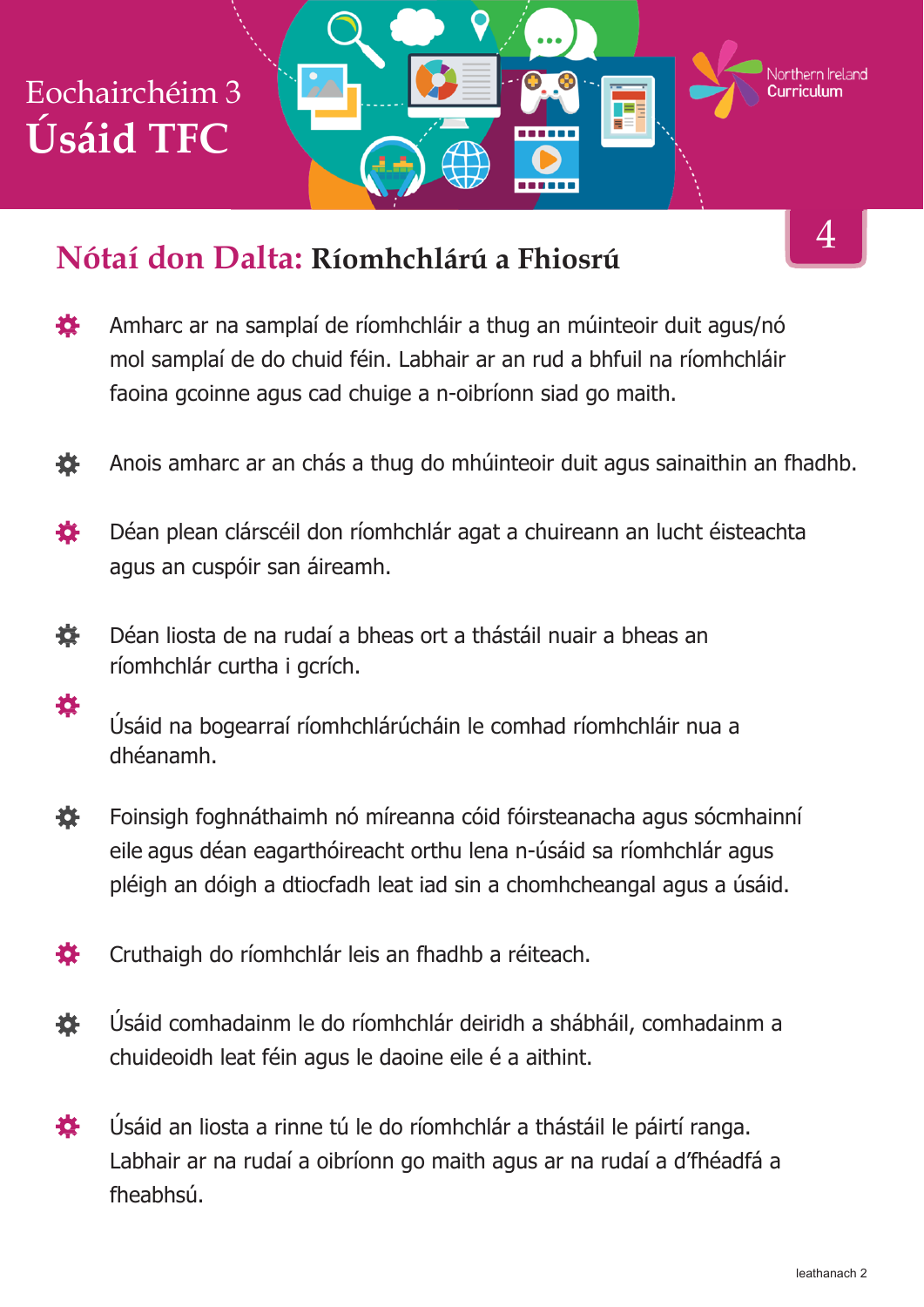## Eochairchéim 3 **Úsáid TFC**

#### **Nótaí don Dalta: Ríomhchlárú a Fhiosrú**

登 Faigh agus athbhreithnigh samplaí de chláir, foghnáthaimh agus algartaim a bhaineann le do thionscadal. Sainaithin na príomhthréithe a dhéanann éifeachtach iad. Déan nóta den taighde seo i do dhialann tionscadail.



- Déan plean don ríomhchlár agat, úsáid teaglaim de shreabhchairteacha, scéalta curtha ar chlár nó 茶 treoracha gnáth-Ghaeilge (súdachód). Ba chóir don phlean agat a mhíniú go soiléir an dóigh leis an fhadhb a réiteach don lucht éisteachta agat. Úsáid an teanga a bhaineann le ríomhchláraithe le tacú le do phleanáil.
- Smaoinigh ar an lucht éisteachta agus ar an chuspóir i rith an ama le linn duit bheith ag pleanáil 荟 do ríomhchlár agus ag déanamh eagarthóireachta air. Coinnigh cuimhne treoir shimplí d'úsáideoirí a chruthú (an dóigh leis an ríomhchlár a úsáid) agus cuir sin isteach i do tháirge déanta.
- Cruthaigh liosta de ghnéithe sa ríomhchlár a chaithfidh tú a sheiceáil nó a thástáil nuair a bheas 娄 an ríomhchlár curtha i gcrích.
- Déan nó faigh foghnáthaimh nó algartaim nó déan eagarthóireacht orthu, foghnáthaimh nó 娄 algartaim ba mhaith leat a úsáid i do ríomhchlár deiridh, de réir mar a bhíonn siad de dhíth ar do ríomhchlár.
- Úsáid na foghnáthaimh agus na halgartaim atá agat le ríomhchlár a chruthú le d'fhadhb a 娄 réiteach, bunaithe ar do shúdachód. Seiceáil do chódú de réir mar a bhíonn tú ag obair le feidhm ionsuite ar bith a chuardaíonn earráidí.
- 養 Úsáid an liosta a rinne tú le do ríomhchlár a thástáil le páirtí ranga lena chinntiú go n-oibríonn gach rud mar a bhí beartaithe agat. Déan athruithe ar bith a chuirfidh feabhas ar do ríomhchlár.
- 娄 Úsáid comhadainm ábhartha le do ríomhchlár a shábháil agus foilsigh i bhformáid chuí é a mbeidh daoine eile ábalta úsáid a bhaint as.
- 烧 Déan tagairt do do chuid nótaí taighde i do dhialann tionscadail. Déan nóta de dhá phríomhghné ar a laghad a fhágann go bhfuil do ríomhchlár éifeachtach don lucht éisteachta agus don chuspóir dá ndearnadh é.
- 娄 Smaoinigh ar na gnéithe agus ar na tréithe a gcuirfeá feabhas orthu dá mbeifeá ag déanamh an ríomhchláir arís. Déan taifead de do chuid smaointe i do dhialann tionscadail.
- Glac gabháil scáileáin de do chomhad, oscail é sna bogearraí a d'úsáid tú lena chruthú 養 (formáid chomhad dúchais). Cuir sin ag deireadh do dhialainne tionscadail.

5

Northern Ireland arriculum

ТEБ

------